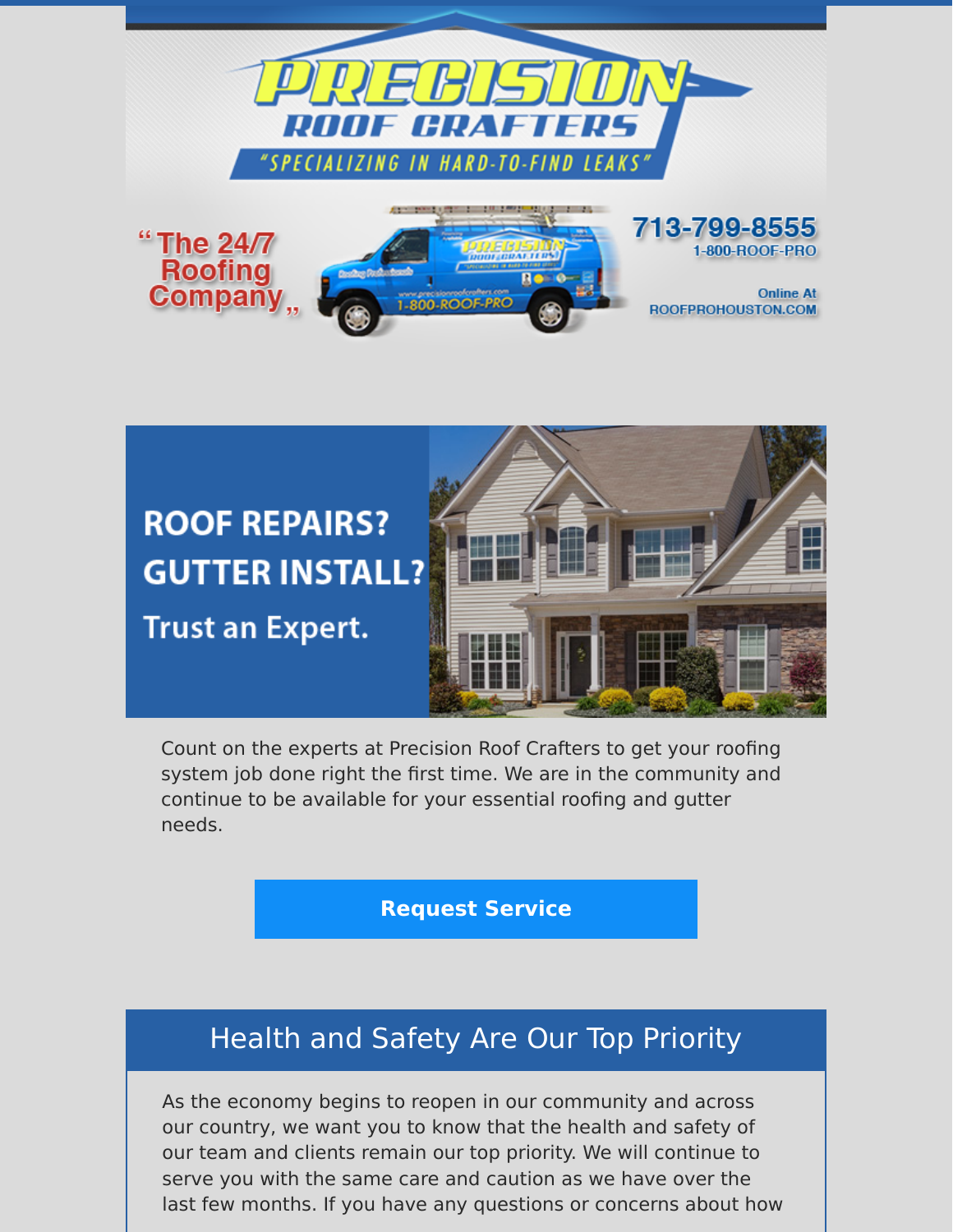we are safely servicing our clients, please give us a call at (713) 799-8555.

# **Happy Memorial Day!**



Memorial Day isn't just an excuse to take a long weekend and loaf around eating grilled meats—although those are certainly among the reasons to love the holiday. So before you head out to your backyard and start up the barbecue, here are some facts about everybody's favorite summer kick-off holiday.

#### **It was initially called Decoration Day**

To honor the soldiers who had given their lives for our country, comrades would decorate graves with flowers, flags, and wreaths. Hence Decoration Day. Although Memorial Day became its title in the 1880s, the holiday wouldn't legally become Memorial Day until 1967.

- **It wasn't always celebrated the last Monday of May** After the Civil War, General John A. Logan, commander in chief of the Grand Army of the Republic, called for a holiday commemorating fallen soldiers to be observed every May 30. But due to the Uniform Monday Holiday Act, which took effect in 1971, Memorial Day was moved to the last Monday of May to ensure long weekends.
- **It is legally required to observe a National Moment of Remembrance**

In December 2000, Congress passed a law requiring Americans to pause at 3 p.m. local time on Memorial Day to remember and honor the fallen.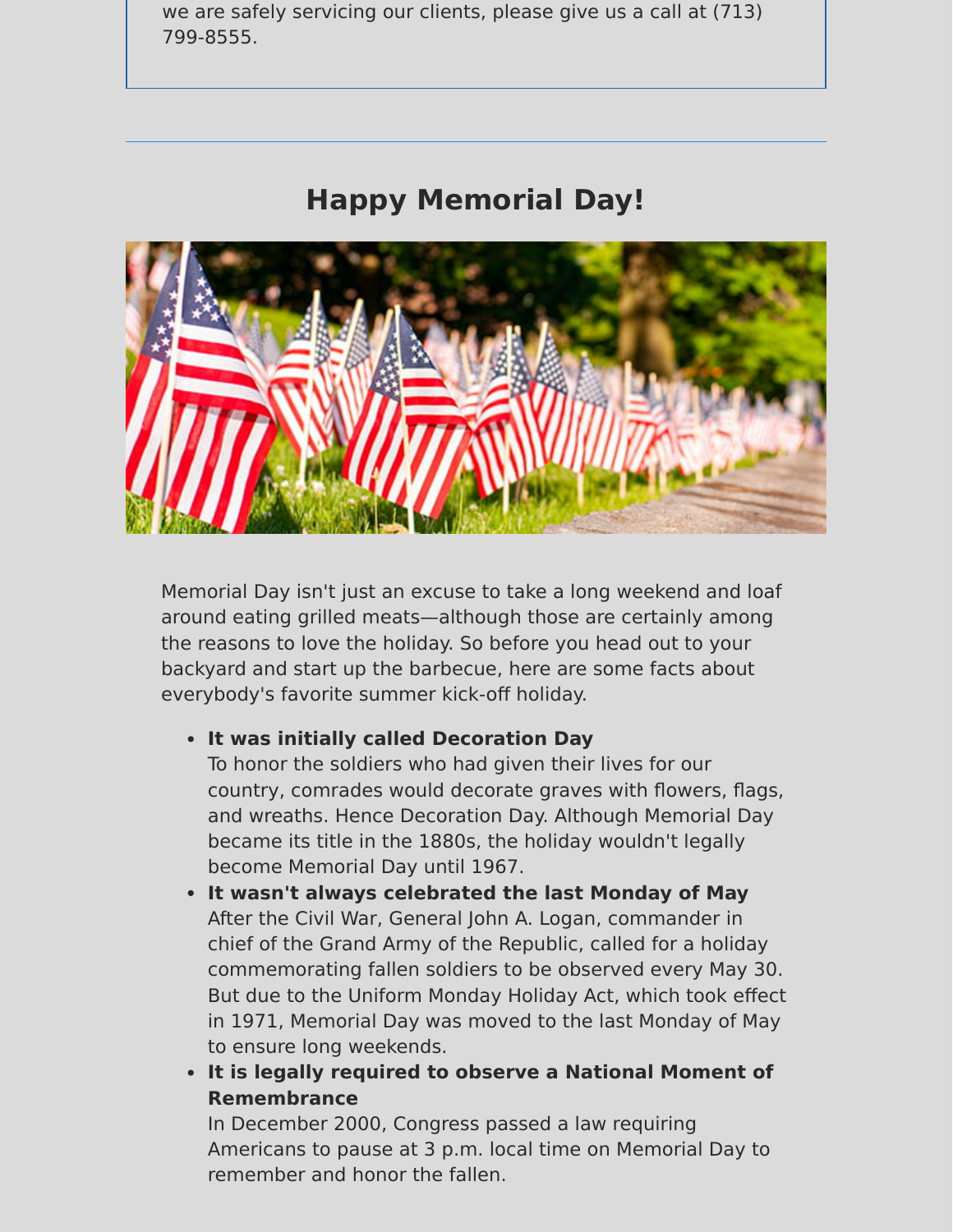#### **James A. Garfield delivered a rather lengthy speech at the first Memorial Day ceremony**

Of course, then it was still called Decoration Day, and at the time, Garfield was a Civil War General and Republican Congressman, not yet a President. On May 30, 1868, he addressed the several thousand people gathered at Arlington National Cemetery. "If silence is ever golden," Garfield said, "it must be beside the graves of 15,000 men, whose lives were more significant than speech, and whose death was a poem the music of which can never be sung."

**Waterloo, New York is considered the birthplace of Memorial Day**

According to the town's **website**, in 1966, Congress unanimously passed a resolution to recognize Waterloo as the birthplace of the holiday officially. However, it remains a contentious debate, with other towns, like Boalsburg, Pa., claiming the title of "Birthplace of Memorial Day" as well.

From the Precision Roof Crafters family to yours, have a safe and healthy Memorial Day.

# **Featured Services**



### **Roof Repairs and Installation**

When you have problems with your roof, you don't have time to put off repairs. Whether you have an emergency situation or a roofing issue that is getting more serious by the day, you need a qualified roofing team that is ready to meet your needs.



#### **Gutter Installation and Service**

Gutters are a simple way to channel rainwater off of your roof and away from your home. They protect your home from damage by keeping water from running down the fascia boards and rafters. Our professional team can install a new gutter system for your home or service your current one.

## **[Request Service](https://www.precisionroofcrafters.com/contact-us.php)**